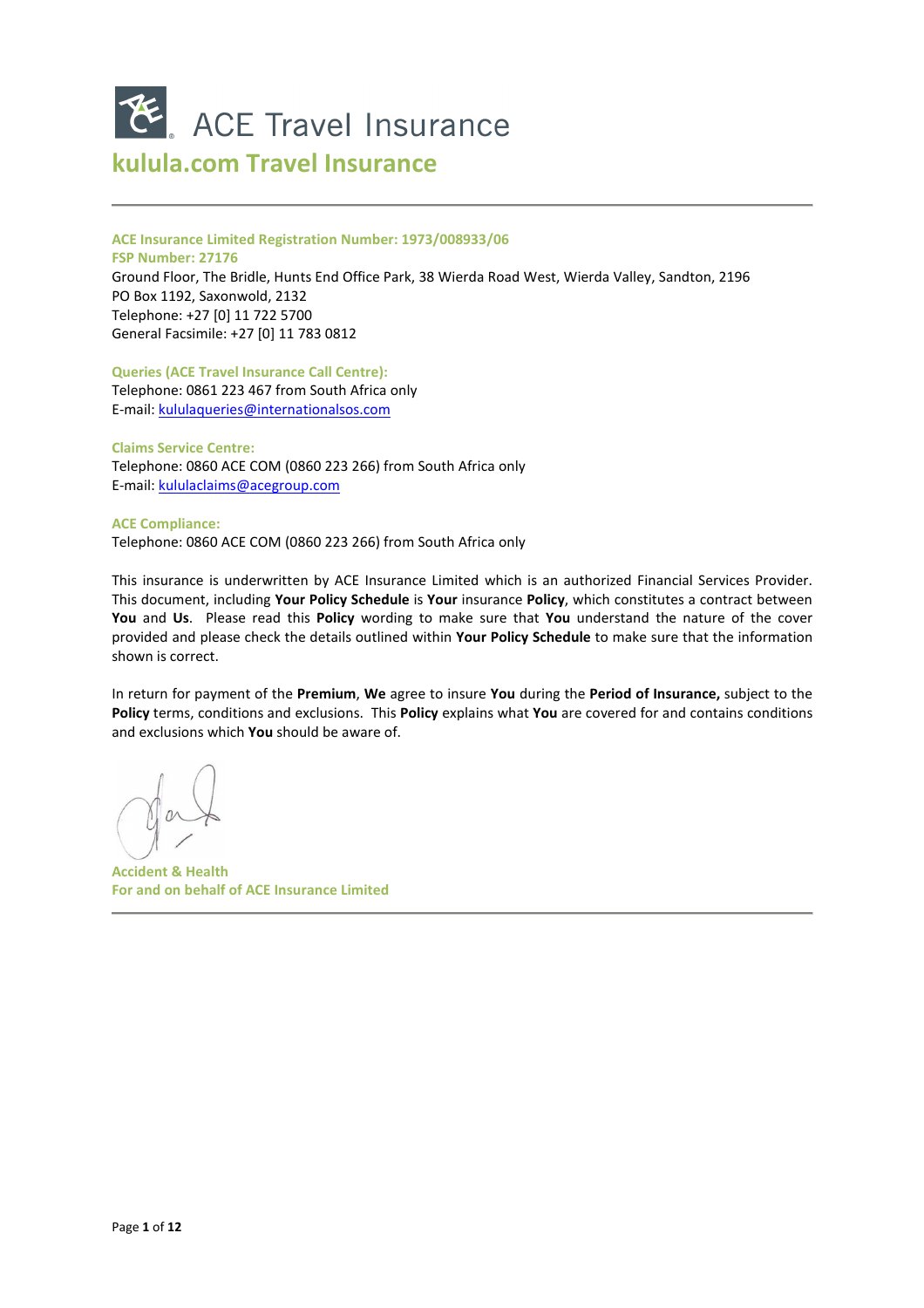# **GENERAL SECTION**

#### **When Cover Will Start**

- 1. Subject to (4) below, cover will start, in respect of Section 1.1 "Flight Cancellation" and Section 3 "kulula.com Travel Delay" when a **Flight** is booked, reflected under the Policy Issued date in **Your Policy Schedule**.
- 2. Subject to (4) below, cover will start, in respect of Section 1.2 "Flight Interruption" the moment **You** exit **Airside** at the airport of arrival on **Your** Travel Commencement date reflected in **Your Policy Schedule**.
- 3. Subject to (4) below, cover will start, in respect of Section 2 " Baggage & Valuables" and Section 4 "Personal Accident" when **You** enter **Airside** for departure to commence **Your** kulula.com flight reflected in **Your Policy Schedule**.
- 4. Notwithstanding anything to the contrary contained in this **Policy,** cover in respect of this **Policy** will not commence before **Premium** is received and **Your Policy Schedule** has been issued.

### **When Cover Will End**

- 1. In respect of Section 1.1 "Flight Cancellation" and Section 3 "kulula.com Travel Delay", the moment **You** commence the **Flight** on the Travel Commencement Date in **Your Policy Schedule**. If that **Flight is**  forced to return back to the point of departure due to a technical malfunction**,** cover will automatically be extended until that **Flight** re-commences..
- 2. In respect of Section 1.2 "Flight Interruption" when **You** exit **Airside** on **Your** return flight on the Travel End date reflected on **Your Policy Schedule**. Cover will terminate 30-calendar days from the Travel Commencement date detailed in **Your Policy Schedule** even if the return flight has not yet begun.
- 3. For all other sections, cover will end the moment **You** exit **Airside** at the airport of arrival on the Travel End date reflected in **Your Policy Schedule**.

#### **Data Protection**

**We** will use information given, together with other information supplied during the course of applying for and concluding the **Policy**, for the administration of this **Policy**, the handling of claims and the provision of customer services. The information may also be disclosed to and used by:

- a. **Our** Service Providers and agents;
- b. **Your** agents, where appointed; or
- c. Other insurers and regulatory bodies.

**We** may also transfer certain information to countries that do not provide the same level of data protection as South Africa. **You** acknowledge that the sharing of claims and underwriting information (including credit information) by **Us** is essential to enable the insurance industry to underwrite policies, assess risks, to reduce the incidence of fraudulent claims, is in the public interest and is with a view to limiting **Premiums**. **You** hereby waive all rights to privacy in respect of any insurance **Policy** or claim made or lodged and consent to such information being disclosed to any **Other Insurance** company or its agent. **You** acknowledge that the information provided may be verified against other legitimate sources or databases.

### **Complaints Procedures**

If **You** have experienced any service issues, a complaint can be made to the ACE Customer Service Manager on telephone number 0860 ACE COM (0860 223 266). **You** have the right to lodge a complaint under the Financial Services Ombud Schemes Act (Act 37 of 2004). The Ombudsman for Short Term Insurance (OSTI) is available for advice on complaints in respect of claims or other matters which have not been satisfactorily resolved. The OSTI can be contacted at telephone number +27 [0] 11 726 8900, fax number +27 [0] 11 726 5501 and e-mail info@osti.co.za. These Complaints Procedures do not affect any right of legal action that **You** may have against **Us.**

### **General Definitions**

- 1. **Accident/al** shall mean a sudden, external and identifiable event that happens by chance and could not have been expected.
- 2. **Airside** shall mean the part of an airport accessible to commercial flight passengers only, the boundary of which is the security check, customs, or passport control.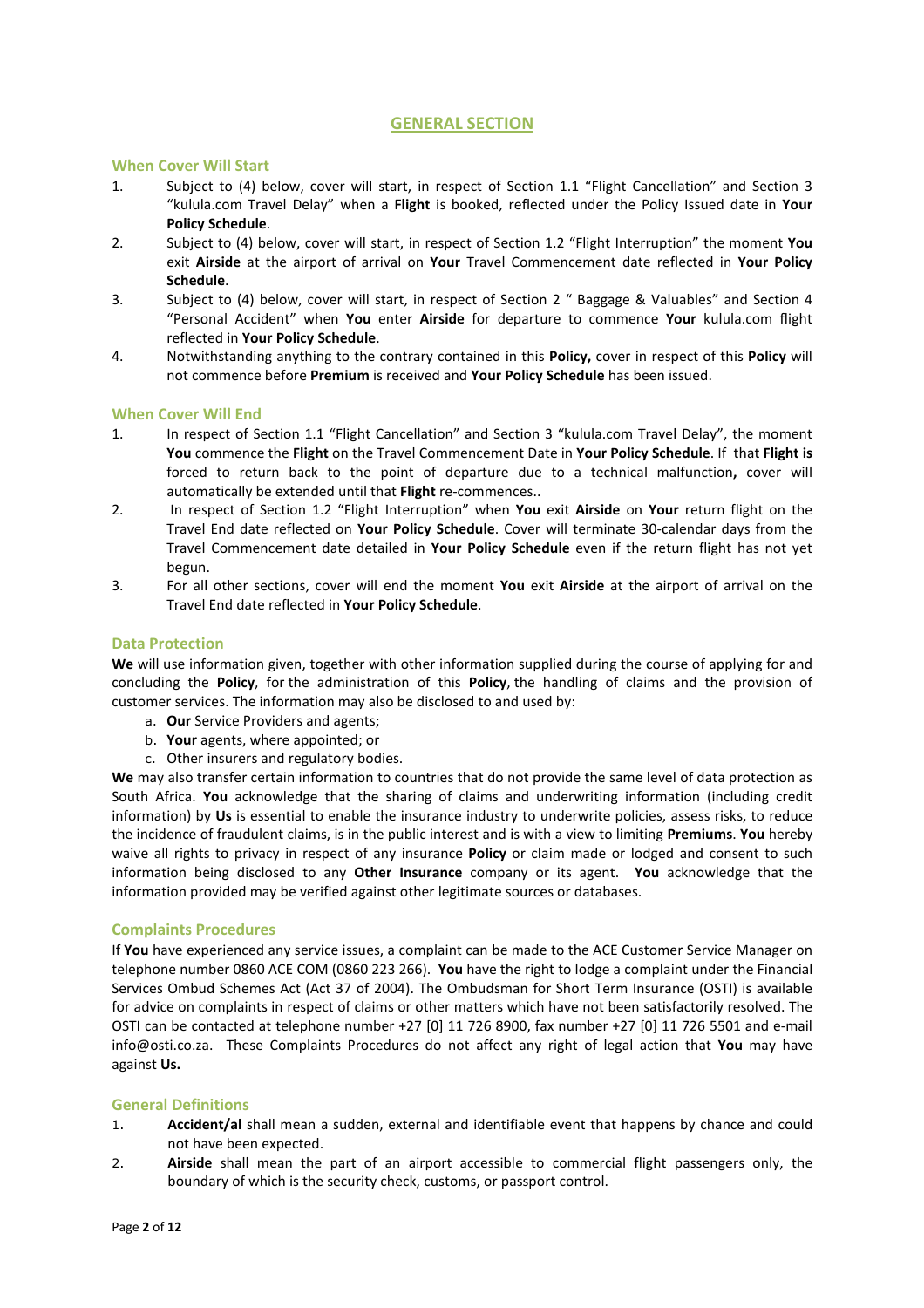- 3. **Baggage** shall mean personal articles other than business equipment, items available for sale, **Valuables** and **Money**, which are exclusively **Your** property and for which **You** are responsible and which are taken on a **Flight**.
- 4. **Bodily Injury** shall mean injury which is caused solely by **Accidental** means and which independently of illness or any other cause resulted in death or **Permanent Disabling Injury**.
- 5. **Business Colleague** shall mean someone who **You** work with and has to take over your work at your offices in order for **You** to go on or continue a **Flight**.
- 6. **Child/Children** shall mean any person who is unmarried and under 18-years of age or under 25-years of age if receiving full-time education and primarily dependent on **You** for maintenance and support.
- 7. **Excess** shall mean the first amount, or period of a claim, expressed as a monetary amount, percentage of the loss or period of time, which **You** must bear.
- 8. **Immediate Family Member** shall mean **Your Partner** or fiancé(e), child, brother, sister, parent, grandparent, grandchild, step-brother, step-sister, step-parent, parent-in-law, son-in-law, daughterin-law, sister-in-law, brother-in-law, aunt, uncle, nephew, niece, of **You** or **Your Partner**, or anyone noted as next of kin on any legal document, resident in South Africa.
- 9. **Flight** shall mean **You** travelling aboard the kulula.com flight on the dates specified in **Your Policy Schedule**.
- 10. **Loss of Hearing** shall mean total and irreversible loss of hearing of all sound confirmed by medical evidence relying on audio-metric and sound-threshold tests.
- 11. **Loss of Limb** shall mean:
	- a. in respect of an arm
		- i. permanent physical severance of the four fingers at or above the metacarpal phalangeal joints (where the fingers join the palm of the hand); or
		- ii. the permanent total loss of use of an entire hand or arm; and
	- b. in respect of a leg:
		- i. physical severance or total loss of use above the level of the ankle (talo-tibial joint); or
		- ii. the permanent total loss of use of an entire foot or leg.
- 12. **Loss of Sight** shall mean total and irreversible loss of sight confirmed by medical evidence of a qualified ophthalmic specialist and **We** are satisfied that the condition is permanent and without expectation of recovery.
- 13. **Loss of Speech** shall mean total and permanent loss of the ability to make a comprehensible word or an understandable verbal language.
- 14. **Money** shall mean coins, bank notes, postal or money orders, signed traveller's cheques and other cheques, letters of credit, travel tickets, petrol coupons or other prepaid coupons which belong to or are in **Your** custody and control and are intended for travel, meals, accommodation and personal expenditure only.
- 15. **Other Insurance(s)** shall mean any event or claim covered, paid or payable for the whole or any part under any other policy, including any statutory insurance, other insurance, medical aid cover or other travel insurance excluding automatic credit card travel insurance.
- 16. **Pair or Set of Items** means a number of **i**tems associated as being similar or complementary or used together.
- 17. **Partner** shall mean a person recognised in South African Law as **Your** spouse, or someone of either sex with whom **You** co-habit with as though they are **Your** spouse.
- 18. **Permanent Disabling Injury** shall mean disability which has lasted for at least 12-months and which in **Our** opinion is beyond hope of recovery and will in all probability continue for the remainder of a **Person Insured's** life.
- 19. **Person(s) Insured,** shall mean **You** if **You** are shown as insured on the **Policy Schedule**.
- 20. **Premium** shall mean the Total Premium reflected in the **Policy Schedule**
- 21. **Policy** shall mean this document, the **Policy Schedule** and any subsequent endorsements to the aforesaid documents.
- 22. **Policy Schedule** means the certificate of insurance attaching to and forming part of the **Policy** that **We** issue **You** and contains the relevant details of the **Flight**.
- 23. **Qualified Medical Practitioner** shall mean a person registered with a current legal licence to practice medicine under the laws of the country in which they practice other than:
	- a. a **Person Insured**; or
	- b. a member of **Your** immediate family.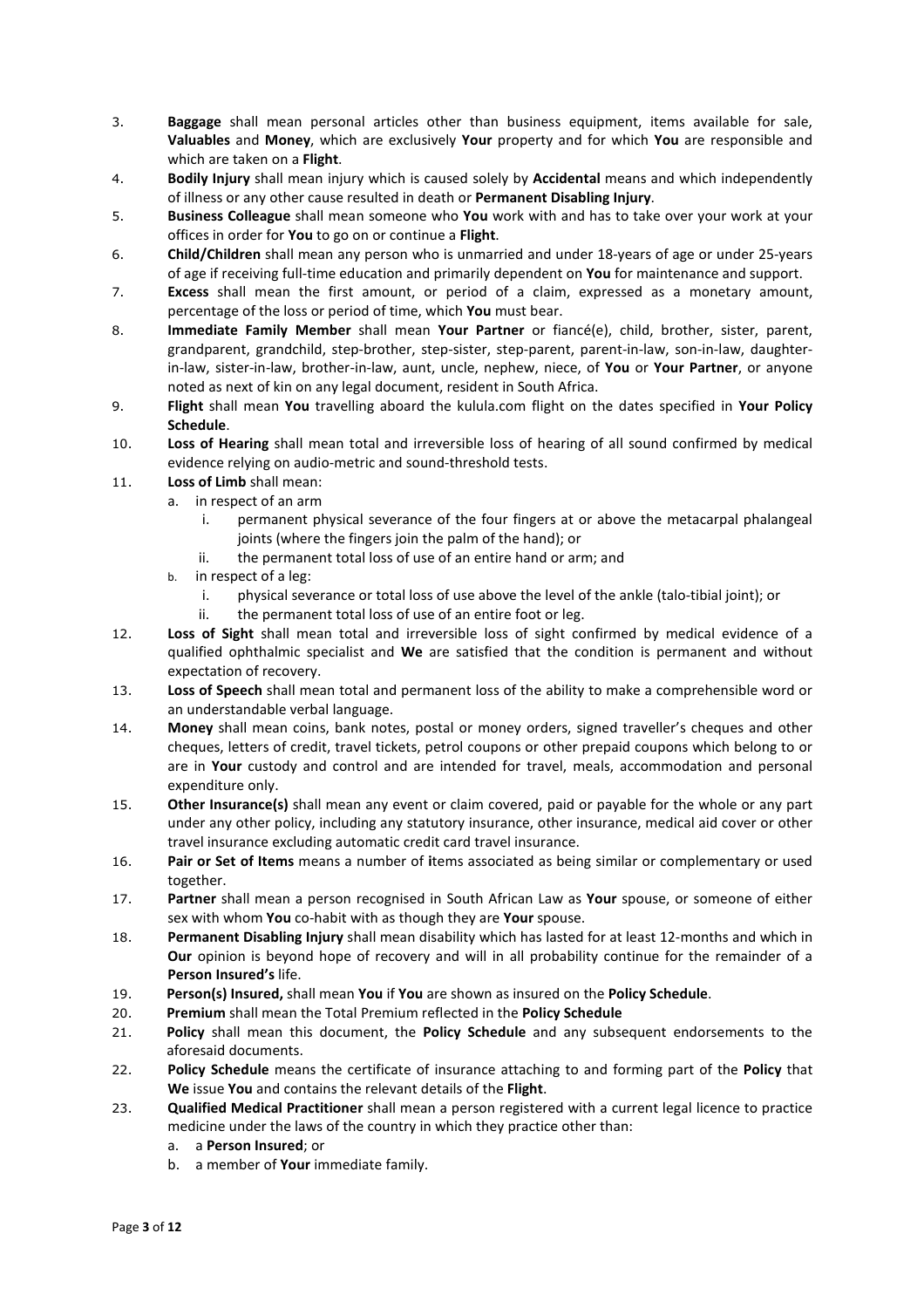- 24. **Travelling Companion** shall mean someone **You** have arranged to go on a **Flight** with and who it would be unreasonable to expect **You** to travel or continue **Your Flight** without.
- 25. **Traumatic Event** means a violent criminal act or attempt where such violence is intended or made to overpower or subdue.
- 26. **Valuables** shall mean contact or corneal lenses, sunglasses, prescription glasses or spectacles, medication, share certificates, bonds, business documents or samples, passports and other identification documents, cameras and other photographic equipment, telescopes and binoculars, audio/video equipment (including radios, cassette/compact disc players, ipods, mp3 and mp4 players, camcorders, CD, DVD, video, televisions, and other similar audio and video equipment), mobile phones, satellite navigation equipment, computers and computer equipment (including PDAs, personal organisers, laptops, notebooks, iPads, netbooks and the like), computer games equipment (including consoles, games and peripherals), wallets, purses, jewellery, watches, furs, precious and semi-precious stones and articles made of or containing gold, silver or other precious metals for which **You** are responsible and which are taken on or acquired during the **Flight**.
- 27. **We /Us/Our** shall mean ACE Insurance Limited.
- 28. **You/Your/Yourself** means the **Person Insured** shown in the **Policy Schedule** and in respect of whom the **Premium** has been paid.

#### **General Conditions**

The following General Conditions are applicable to the **Policy** as a whole:

- 1. This document, the **Policy Schedule** and any endorsements thereto shall be read together as one contract and any word or expression to which specific meaning has been attached shall, unless the context otherwise requires, bear such meaning wherever it may appear.
- 2. This **Policy** covers **Persons Insured** from 2-years of age and older at the Travel Commencement date detailed in the **Policy Schedule.**
- 3. **We** may cancel this **Policy** by giving 30-days' written notice to **You** at **Your** last known email address and in such event the **Premium** for the period up to the date when the cancellation takes effect shall be calculated and **We** shall return any unearned portion of the **Premium** provided that no claim has been made against this **Policy** within 30-days of cancellation.
- 4. **You** may cancel this **Policy** and request a refund by giving **Us** written notice within 5 days of receipt but before the Travel Commencement date, provided no claim has been made.
- 5. This **Policy** is between **You** and **Us** only and all of its provisions and conditions are for the sole and exclusive benefit of the said parties. Nothing in this **Policy**, express or implied, is intended to confer upon any other person any rights, benefits or remedies of any nature whatsoever under this **Policy** or any of its provisions. Without limitation, no third party shall have any rights under this **Policy** or any right to receive **Policy** benefits.
- 6. **We** have the right to commence or take over legal proceedings in **Your** name for the defence or settlement of any claim, or to sue or prosecute any other party to recover monies payable by them by law. **You** must co-operate with **Us** and may not do anything to hinder or prejudice **Our** rights.
- 7. This **Policy** shall be governed and construed in accordance with the Law of the Republic of South Africa and the South African courts alone shall have jurisdiction in any dispute
- 8. This **Policy** will be voidable in the event of misrepresentation, misdescription or non-disclosure of any material particular by or on behalf of **You**, subject to the provisions of the Short-term Insurance Act 53 of 1998.
- 9. Communication of and in connection with this **Policy** shall be in the English language.
- 10. **We** do not accept any liability for any other products including financial products and/or services sold, insurance or assurances provided or underwritten in conjunction with this **Policy** by any other person, company, organisation including service providers, medical aid societies, financial services companies, insurance companies, assistance companies or the like that are not specifically appointed by **Us** and acting on **Our** behalf.
- 11. Specific Conditions relevant to the individual Sections of this **Policy** are located and contained in the appropriate Section.

# **Claims Conditions**

The following Claims Conditions are applicable to the **Policy** as a whole: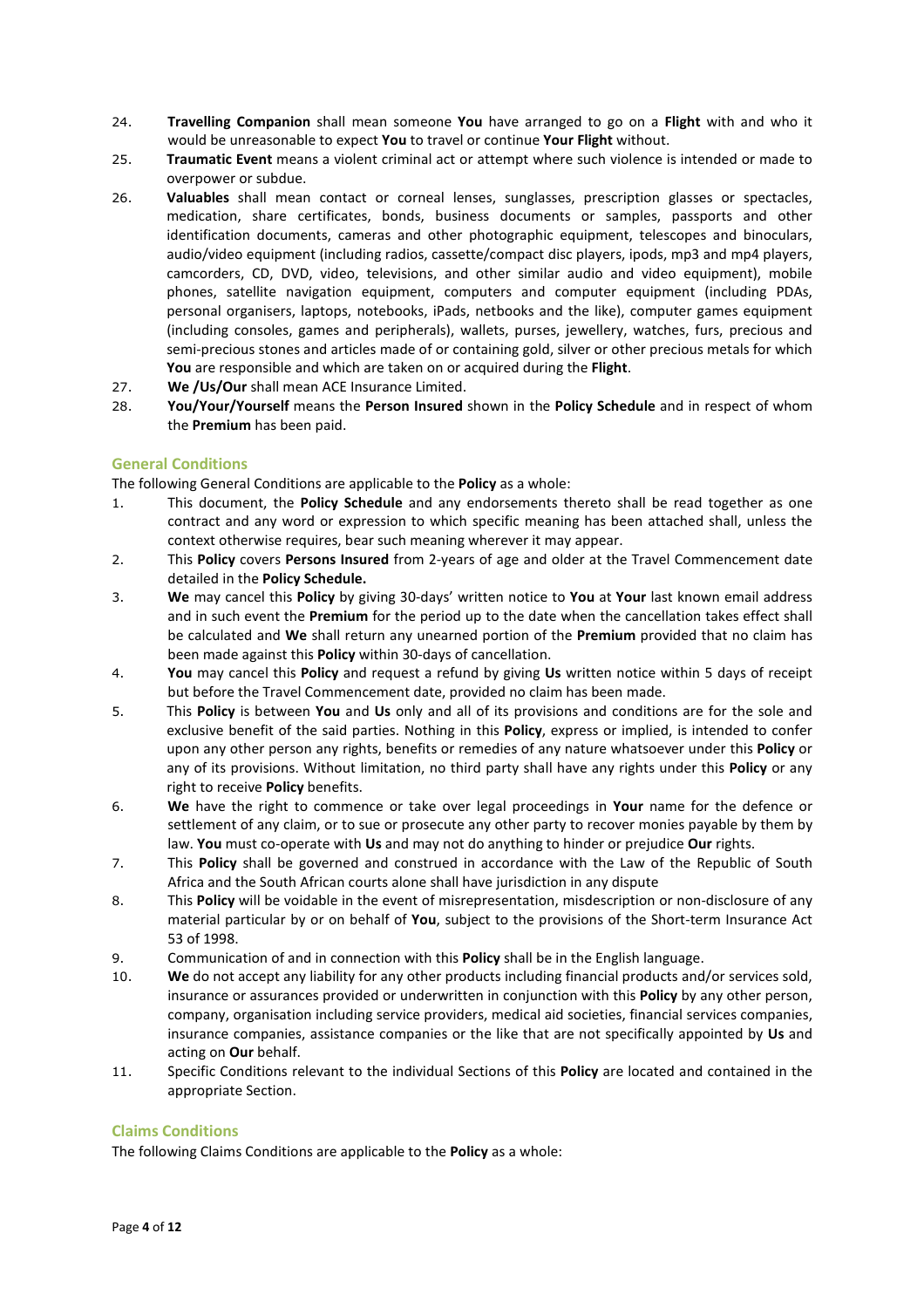- 1. In respect of all claims**, You** must notify **Us** within 7 (seven) days after the date of loss by telephone on 0860 223 266 and thereafter send **Us** a Claim Form within 30-days of the date of notification.
- 2. **You** shall, at **Your** expense, provide **Us** with all documents, certificates, signed medical certificates, receipts, information and evidence as **We** may from time to time reasonably require in the form prescribed by **Us**.
- 3. Any **Excess**, where applicable, will apply separately under each Section and in respect of each claim.
- 4. **We** will only be liable to pay **Our** pro-rata portion of any claim submitted in terms of this **Policy** if **You** have **Other Insurance**, subject to the following:
	- a. if in **Our** discretion **We** decide to pay the claim in full, then **We** will not be obliged to make payment unless **You** cede **Us** all of **Your** rights in respect of the **Other Insurance**;
	- b. if **We** have already paid benefits in terms of this **Policy**, all of **Your** rights in respect of the **Other Insurance** will be ceded automatically to **Us**;
	- c. a cession in terms of Claims Condition 4a or 4b will allow **Us** to do all things necessary to claim against any other insurer, company or organization and institute legal proceedings against them if the **Other Insurance** is not paid;
	- d. without limiting any provision of this **Policy** or any legal obligation, **You** must co-operate fully with **Us** in relation to the **Other Insurance** or legal proceedings including:
		- i. not doing anything to prejudice or limit **Our** rights;
		- ii. providing **Us** with all relevant information and documents **We** require;
		- iii. signing any document or affidavit that **We** may request to enable **Us** to exercise **Our** rights.
- 5. Notwithstanding Claims Condition 4, the benefits under this **Policy** may not be ceded and/or assigned by **You**. **We** shall not be bound to accept or be affected by any notice or any trust, charge, lien, purported cession and/or assignment or other dealing with or relating to this **Policy**.
- 6. If any claim under this **Policy** shall be in any respect fraudulent or if any fraudulent means or devices were used by **You** or anyone acting on **Your** behalf to obtain benefit under this **Policy, We** shall be under no liability in respect of such claim and **We** will inform the police.
- 7. Where **You** dispute **Our** rejection of **Your** claim or cancellation of **Your Policy**, **You** must make representation to **Us** in respect of the decision within 90-Days of the date of **Our** rejection or cancellation letter. Thereafter, **You** must take legal action by serving a summons against **Us** within 180-Days of the date of **Our** rejection or cancellation letter, failing which **You** will forfeit **Your** claim and no liability can arise in terms of such claim.
- 8. **You** must comply with the Conditions detailed in the relevant sections of this **Policy**. Where **You**, or **Your** personal representatives do not comply with any obligation to act in a certain way specified in this **Policy**, **We** reserve the right not to pay a claim.
- 9. **You** must take ordinary and reasonable care to safeguard against loss, damage, theft as though **You**  were not insured. If **We** believe **You** have not taken reasonable care of property, the claim may not be paid. The items insured under this **Policy** must be maintained in good condition.
- 10. **You** must recognise **Our** right to:
	- a. pay the amount of a claim (less any **Excess** and up to any **Policy** limit);
	- inspect and take possession of any item or property for which a claim is being made and handle any salvage in a reasonable manner;
	- c. settle all claims in Rands;
	- d. be reimbursed within 30-days for wrongful payment of any claims that are not insured under this **Policy**, which **We** pay to **You** or on **Your** behalf.
- 11. **You** are responsible to pay any tax liability of any benefit being paid that may incur tax or imposts.
- 12. No sum payable by **Us** under this **Policy** shall carry interest.
- **13. We** will not subrogate or recoup expenses for a claim from **kulula.com**. Subrogation means **Our** right to start or take over legal proceedings in **Your** name for the defence or settlement of any claim, or to sue or prosecute any other party to recover monies payable by them at la**w.**

### **General Exclusions**

**Th**e following General Exclus**ion**s are applicable to **the Policy** as a whole. **We** shall not be liable for payment of any loss, claim, indemnity or benefit amount due **to:** 

1. **Any cla**im re**latin**g to an incident which **You** were aware of at the t**ime You** took out this insurance and which could reasonably be expected to lead to a claim.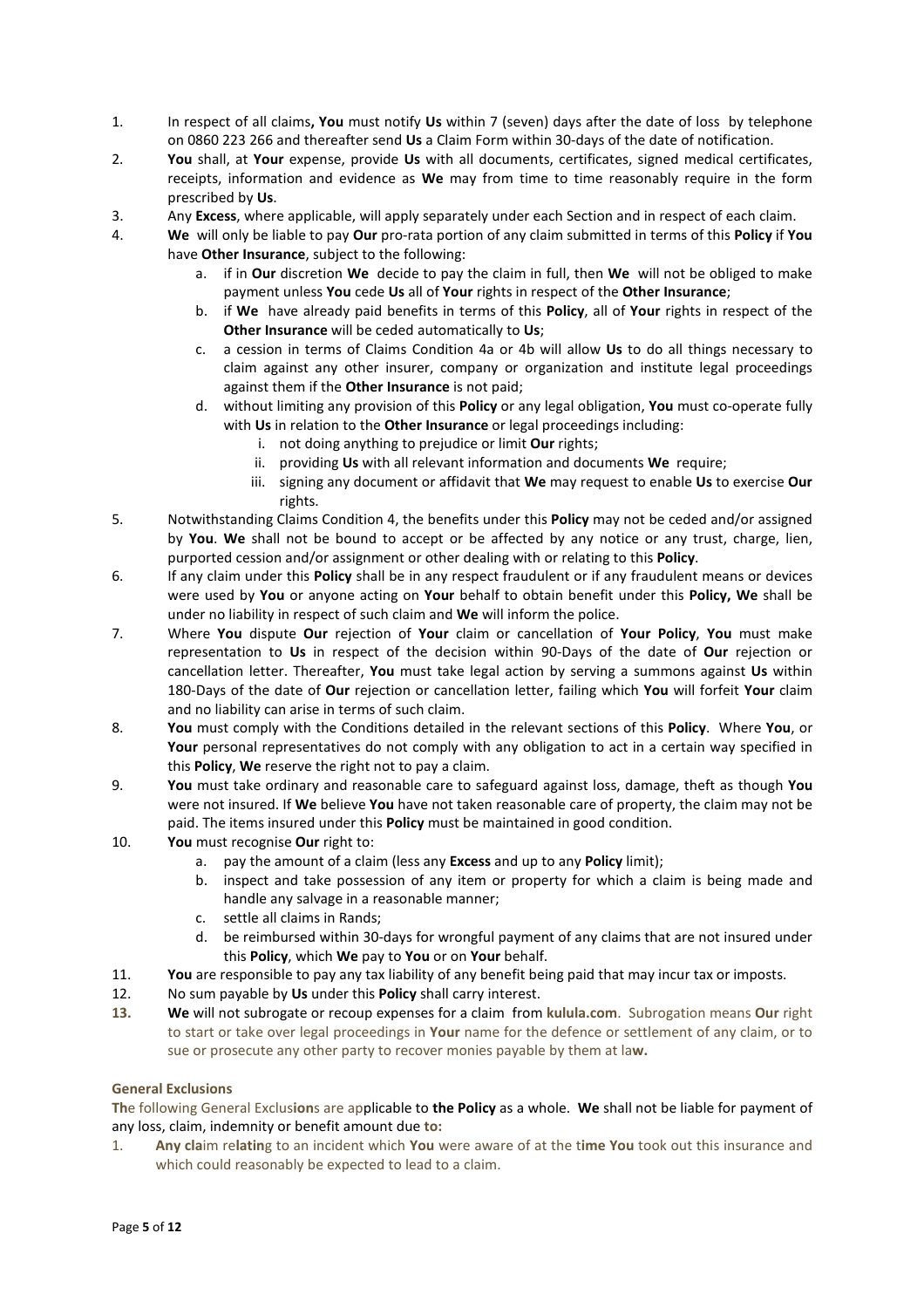- 2. Any claim arising from civil riots, blockades, strikes or industrial action of any type except for strikes or industrial action which were not public knowledge when **You** booked **Your Flight**.
- 3. Any expenses incurred due to the default, financial failure, insolvency of the tour operator, airline (including kulula.com) or any other company, firm or person or their being unable or unwilling to fulfil any part of their obligation to **You**.
- 4. Any claim arising from **You** being involved in any deliberate, malicious, reckless, illegal or criminal act.
- 5. Any claim arising from:
	- a. **Your** suicide or attempted suicide; or
	- b. **You** injuring yourself deliberately or putting yourself in danger (unless **You** are trying to save a human life).
- 6. Any costs which **You** would have been liable to pay had the reason for the claim not occurred.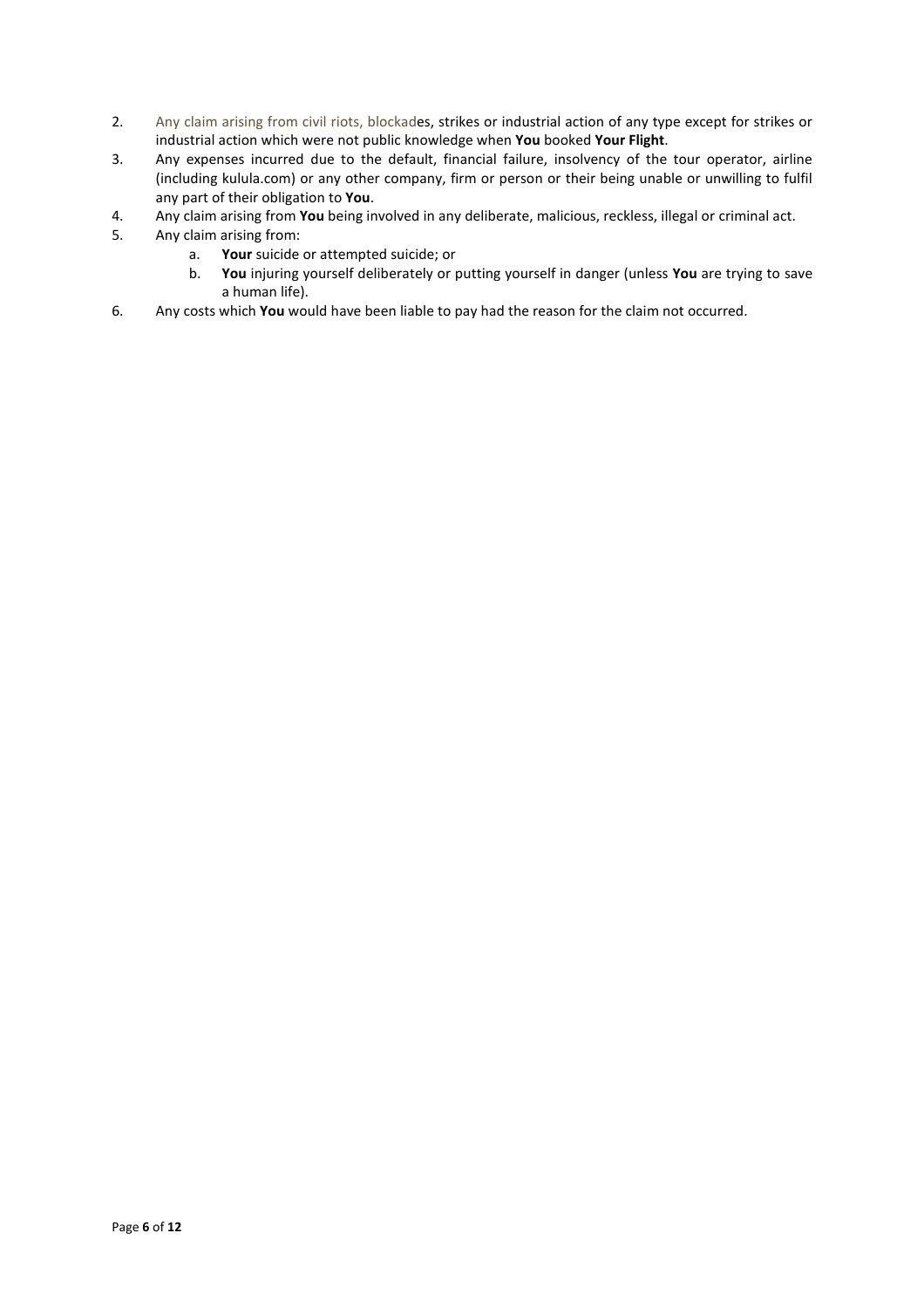# **SCHEDULE OF BENEFITS**

| <b>SECTION 1</b>                             |                                                           |
|----------------------------------------------|-----------------------------------------------------------|
|                                              | Up to total original flight cost                          |
| 1.2 Flight Interruption (Return Flight Only) | Additional cost incurred in replacing a kulula.com flight |
| <b>SECTION 2</b>                             |                                                           |
| 2.1 <b>Baggage</b> Loss, Damage or Theft     | Up to R10,000 - excess R250 / claim (any one item R2,500) |
| 2.2 Valuables Loss, Damage or Theft          | Up to R2,500 - excess R250 / claim                        |
|                                              | R500 per 3-hour delay period, up to R3,000                |
|                                              |                                                           |
| <b>SECTION 3</b>                             |                                                           |
|                                              | R500 per 3-hour delay period, up to R3,000                |
| <b>SECTION 4</b>                             |                                                           |
|                                              |                                                           |
|                                              | R25,000                                                   |
| The limits stated above are per flight.      |                                                           |
|                                              |                                                           |

# **BENEFIT SECTION**

### **Section 1 – Flight Cancellation and Flight Interruption**

#### **1.1 Flight Cancellation**

**We** will pay **You** up to the amount shown in the Schedule of Benefits for the unused and nonrefundable portion of **Your** kulula.com flight ticket scheduled for the Travel Commencement date detailed in **Your Policy Schedule**, which **You** have paid and which **You** cannot get back. **We** will provide this cover if the cancellation of **Your Flight** is necessary and unavoidable as a result of any of the reasons mentioned hereunder.

### **1.2 Flight Interruption**

If you have selected a return flight, as shown in the Policy Schedule, and the trip duration is less than 30-days, **We** will indemnify **You** up to the amount shown in the Schedule of Benefits for additional costs incurred to change your originally scheduled kulula.com return flight (scheduled for the Travel Return date detailed in **Your Policy Schedule**) for an earlier kulula.com flight if **You** are forced to curtail **Your Flight** as a result of any of the reasons mentioned hereunder.

The following are valid reasons for a Flight Cancellation or Flight Interruption claim under Section 1.1 and 1.2:

- 1. **You**, **Your Travelling Companion**, someone **You** have arranged to stay with on **Your Flight**, **Your Immediate Family Member, Your Travelling Companion's Immediate Family Member** or a **Business Colleague**:
	- a. dying;
	- b. suffering sudden and serious bodily injury;
	- c. suffering sudden and serious illness;
	- d. suffering from complications in pregnancy (as diagnosed by the treating doctor);
	- e. suffering a **Traumatic Event** within 30-days of the Travel Commencement date; or
	- f. being compulsorily quarantined on the orders of a treating doctor;
	- provided that such cancellation is confirmed as medically necessary by the treating doctor.
- 2. **You** being made redundant and registered as unemployed with the UIF.
- 3. Non-availability of the person in charge of **Your** minor or disabled children due to their unexpected death, illness or bodily injury within 30-days of the "Policy Issued" date stated in **Your Policy Schedule**.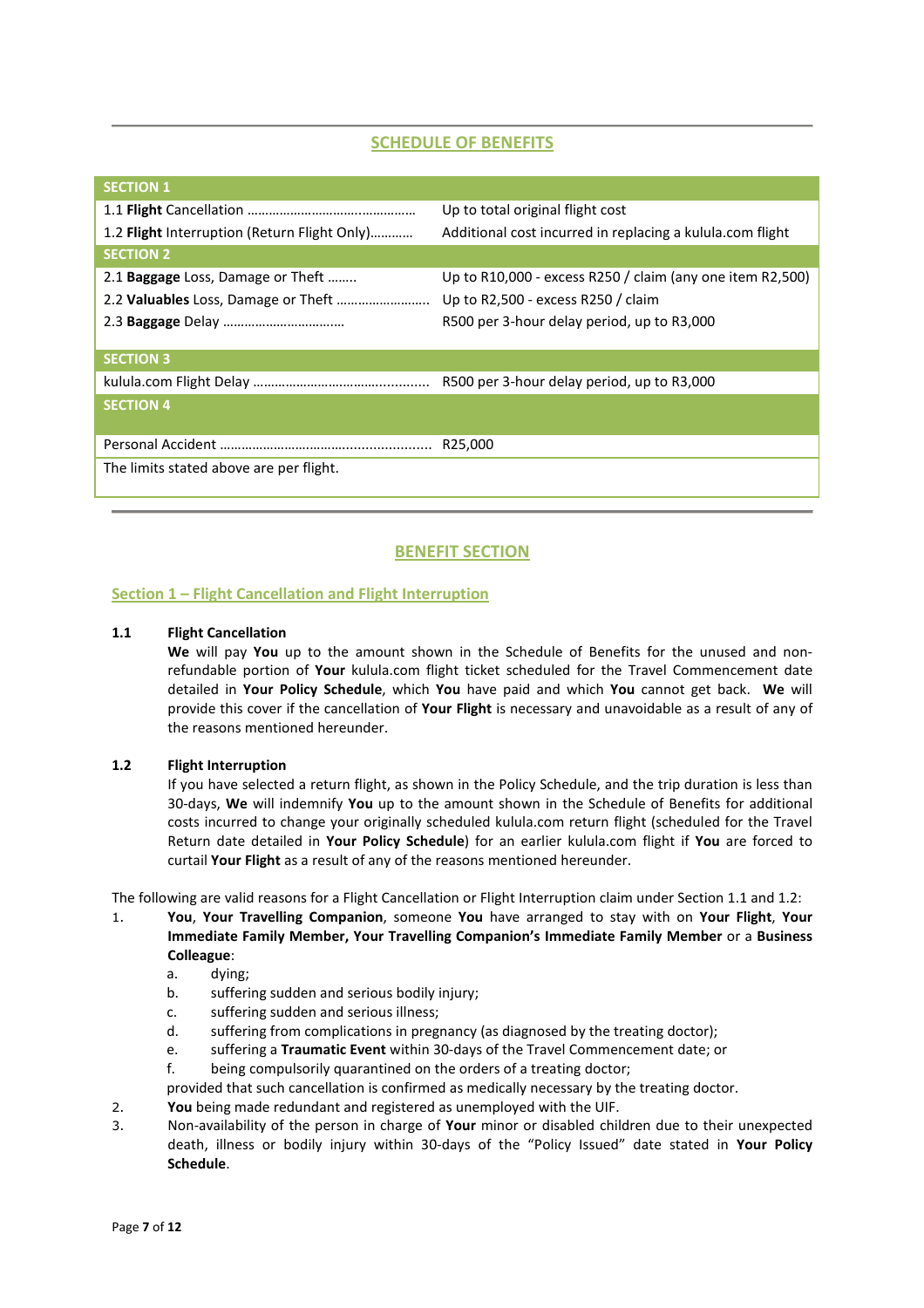- 4. Serious fire, storm, flood, theft, subsidence or malicious damage to **Your** home provided that such damage occurs within the 7-days immediately prior to the Travel Commencement date of **Your Flight**.
- 5. The police requiring **Your** presence following a burglary or attempted burglary at **Your** home.
- 6. **Your** compulsory subpoena.
- 7. Theft of travel documents (travel tickets or identification documentation).
- 8. If **You** become pregnant after the date **You** arranged this insurance cover and **You** will be more than 26-weeks pregnant at the start of or during **Your Flight**. Or, if **Your** doctor advises that **You** are not fit to travel due to complications in **Your** pregnancy.

The following condition applies under Section 1.1 and 1.2:

1. If payment has been made using frequent flyer points, air miles, loyalty card points or the like. settlement of **Your** claim will be based on the monetary value of the flight.

What **You** are not covered for under Section 1.1 and 1.2:

- 1. Any expenses incurred as a result of **Your** disinclinatio**n to** travel.
- 2. Cancellation expenses as a result of kulula.com cancelling a flight.
- 3. Withdrawal from service temporarily or otherwise of an aircraft, sea vessel or other public conveyance on the orders or recommendation of kulula.com, the Civil Aviation Authority, Rail Authority or Port Authority or any similar body in any country.

In addition to a completed claim form, the following claims evidence is required for Sections 1.1 and 1.2:

- 1. **Policy Schedule.**
- 2. Proof of travel (kulula.com confirmation invoice / flight tickets).
- 3. Cancellation invoice or letter confirming no refund is due.
- 4. Depending on the circumstances of the claim one of the following:
	- a. medical certificate which **We** will supply for the appropriate doctor to complete;
	- b. an official letter confirming the need for **You** to remain in South Africa; or
	- c. Police report
	- d. Death certificate
	- e. Official letter from **Your** employee.

#### **Section 2 –Baggage**

#### **1.1 Baggage**

If during a **Flight You** sustain loss, theft or damage to **Your Baggage**, **We** will indemnify **You** in respect of such loss, theft or damage up to the amount shown in the Schedule of Benefits.

#### **1.2 Valuables**

If during a **Flight You** sustain loss, theft or damage to **Your Valuables**, **We** will indemnify **You** in respect of such loss, theft or damage up to the amount shown in the Schedule of Benefits.

#### **1.3 Baggage Delay**

If during any stage of a **Flight** access is denied to all or part of a **Person Insured's** checked-in **Baggage** for more than 3-hours for any reason outside **Your** control, **We** will pay **You** the benefit detailed in the Schedule of Benefits.

What **You** are not covered for under Sections 2.1, 2.2 and 2.3

- 1. Loss, theft or damage of **Valuables** if left unattended or checked in as baggage unless carried on **You**; stowed in the aircraft cabin or has been removed from **Your** custody by the aircraft crew while boarding a kulula.com flight.
- 2. Loss, theft or damage of any **Baggage** if left unattended unless checked as baggage; stowed in the aircraft cabin or has been removed from **Your** custody by the aircraft crew while boarding a kulula.com flight.
- 3. Any claim for loss, theft or damage to **Baggage** which **You** do not report to kulula.com within 24 hours of discovering it and which **You** do not obtain a written report for. If the loss, theft or damage to **Your** property is only noticed after **You** have left the airport, **You** must contact kulula.com Lost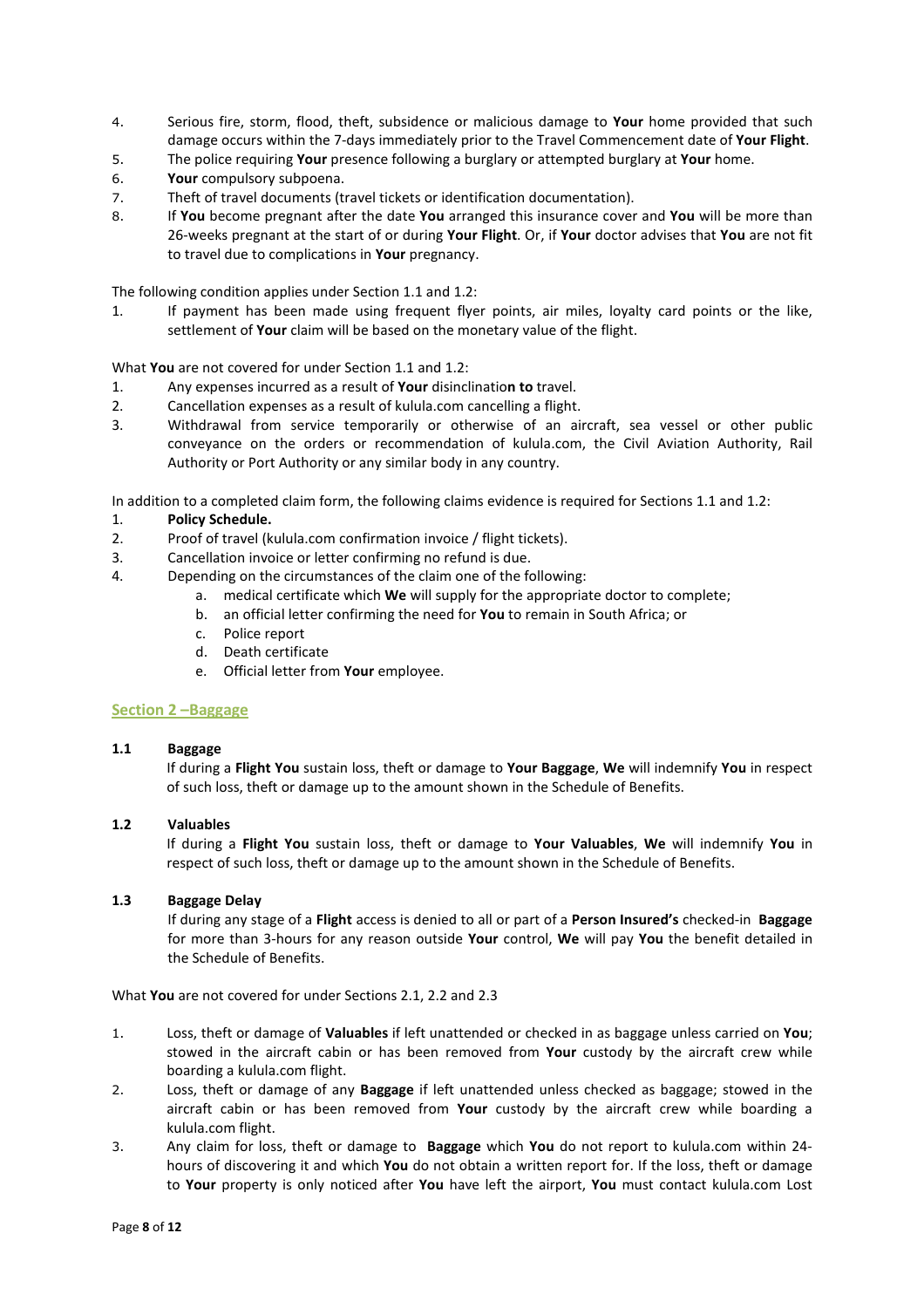Property Office in writing with full details of the incident within 24-hours of leaving the airport and obtain a written report from them.

- 4. Any claim if **You** already have more **Other Insurance** covering **Your Baggage** and **Valuables**.
- 5. Damage due to scratching or denting unless the item, if applicable, has become unusable as a result.
- 6. Losses caused by mechanical or electrical breakdown or damage caused by leaking powder or fluid carried within **Your** baggage.
- 7. Loss, theft or damage to dentures, hearing aids, artificial limbs, paintings, household equipment, bicycles and their accessories, motor vehicles and their accessories, marine craft and equipment or items of a perishable nature (meaning items that can decay or rot and will not last for long, for example, food).
- 8. Any amounts paid under Section 2.3 Baggage Delay will be deducted from any subsequent amounts payable under Section 2.1 - Baggage in respect of the same loss.

In addition to a completed claim form, the following claims evidence is required for Section 2

### 1. **Policy Schedule.**

- 2. Loss, theft or damage by an airline Property Irregularity Report, baggage check tags, or a written report from kulula.com.
- 3. Proof of travel (kulula.com confirmation invoice / flight tickets).
- 4. Proof of value and ownership for items exceeding R1,000.
- 5. Invoices or quotations for replacement items.

The following specific conditions apply to Section 2:

- 1. **You** must report all losses or thefts to kulula.com and obtain a travel insurance letter from them within 24 hours of reporting the incident
- 9. **You** must carry **Valuables** on with **You** as hand luggage when travelling unless it has been removed from **Your** custody by the aircraft crew while boarding a kulula.com flight.
- 2. Payment will be based on the value of the property at the time it was lost, stolen or damaged. An allowance may need to be made for wear, tear and loss of value depending on the age of the property.
- 3. The maximum amount **We** will pay for any one item (including a **Pair or Set of Items)** is noted in the Schedule of Benefits.

### **Section 3: kulula.com Travel Delay**

**We** will pay **You** the benefit detailed in the Schedule of Benefits if the scheduled departure of **Your** kulula.com flight scheduled for the Travel Commencement date detailed in **Your Policy Schedule**, is delayed due to strike, industrial action, adverse weather, technical reasons, mechanical breakdown or grounding of an aircraft due to mechanical or structural defect. The period of delay will be calculated from the original scheduled departure time until the commencement of **Your** delayed kulula.com flight or the first available alternative transportation offered by kulula.com.

What **You** are not covered for Section 3:

- 1. Any claims where **You** have not checked in for **Your Flight** at or before the recommended time.
- 2. Any claims arising from strike or industrial action involving companies/carriers other than kulula.com and already in existence on the date the flight is arranged.
- 3. **Your Flight** being cancelled.

In addition to a completed claim form, the following claims evidence is required for Section 3

- 1. **Policy Schedule.**
- 2. Proof of travel (kulula.com confirmation invoice / flight tickets).
- 3. An official letter from kulula.com confirming the cause and length of the delay.

### **Section 4: Personal Accident**

**We** will pay **You** the amount shown in the Schedule of Benefits for **Bodily Injury** caused on a **Flight** while **You** are travelling in, boarding or alighting a kulula.com flight, resulting in any of the following: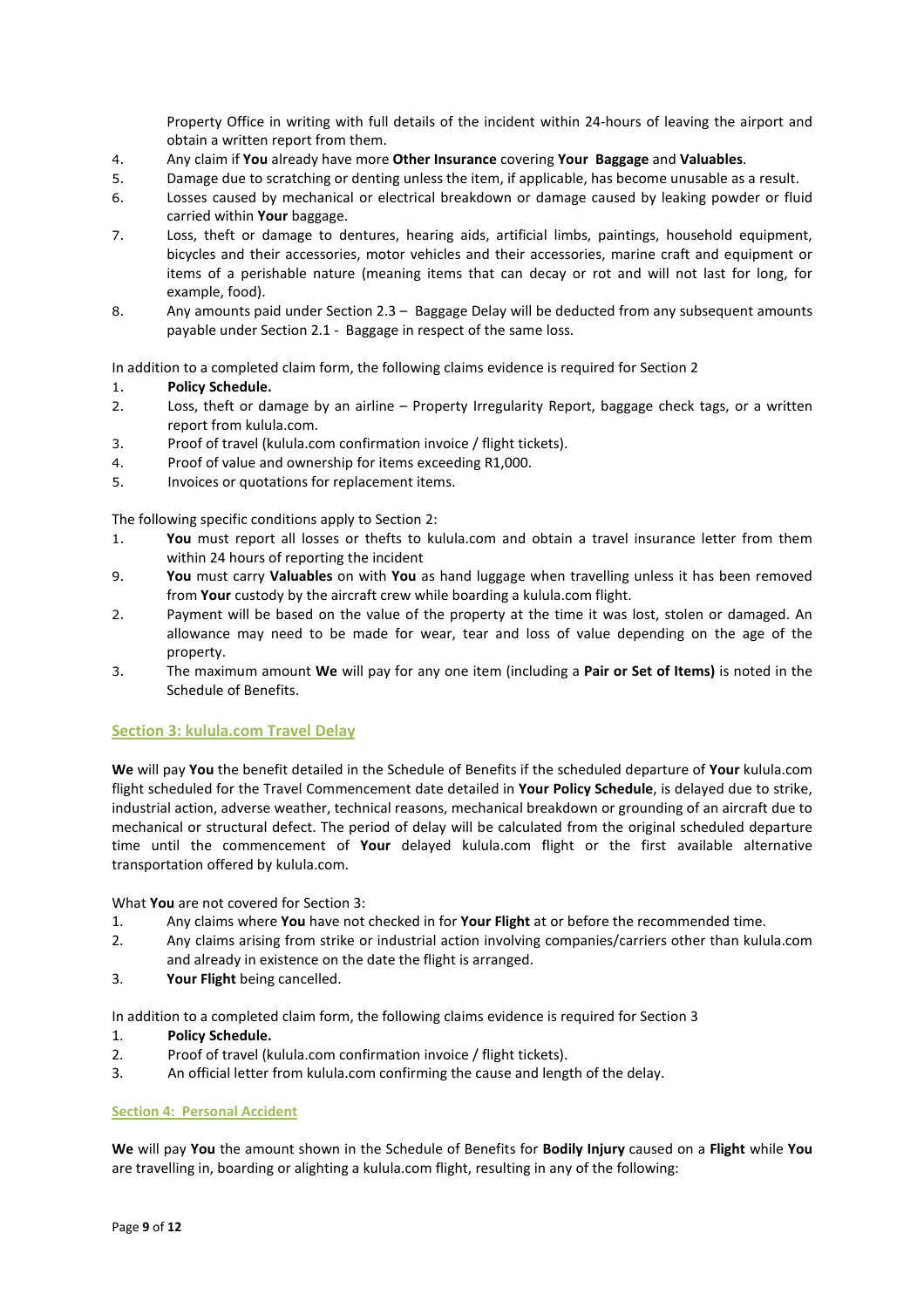# **4.1 Death**

Where **Bodily Injury** results in death, **We** will pay the amount shown in the Schedule of Benefits.

# **4.2 Permanent Disabling Injury**

Where **Bodily Injury** results in a **Permanent Disabling Injury**, **We** will pay up to the amount shown in the Schedule of Benefits. The percentage payable will be as shown in the following Scale of Permanent Disabling Injuries.

| Scale of Permanent Disabling Injuries |                                            |      |
|---------------------------------------|--------------------------------------------|------|
| а.                                    | <b>Loss of Limb</b> (one or more limbs)    | 100% |
| b.                                    | <b>Loss of Sight</b> (in one or both eyes) | 100% |
| . С.                                  | Loss of Speech                             | 100% |
| d.                                    | Loss of Hearing (in both ears)             | 100% |

The following specific conditions apply to Section 4:

- 1. Where more than one **Policy** or Schedule of Benefits has been issued by **Us**, the greatest limit shall apply over all.
- 2. Any benefit payable in respect of **Children** may be subject to maximum benefit legislation applicable at the time.
- 3. Any contributory degenerative condition or disability (determined by a **Qualified Medical Practitioner**) in existence at the time of sustaining **Bodily Injury** will be taken into account by **Us** in assessing the level of **Benefit** payable.
- 4. In the event of compensation being due under more than one of the **Benefits** referred to in the Scale of Permanent Disabling Injuries above as a consequence of any one **Accident**, the maximum amount payable hereunder shall not exceed 100% of the total reflected in the Schedule of Benefits.
- 5. If **You** sustain a Permanent Disabling Injury and the claim in relation to that disability is admitted and accepted, the Permanent Disabling Injury Benefit will be paid and all cover under Section 4 – Personal Injury shall immediately cease.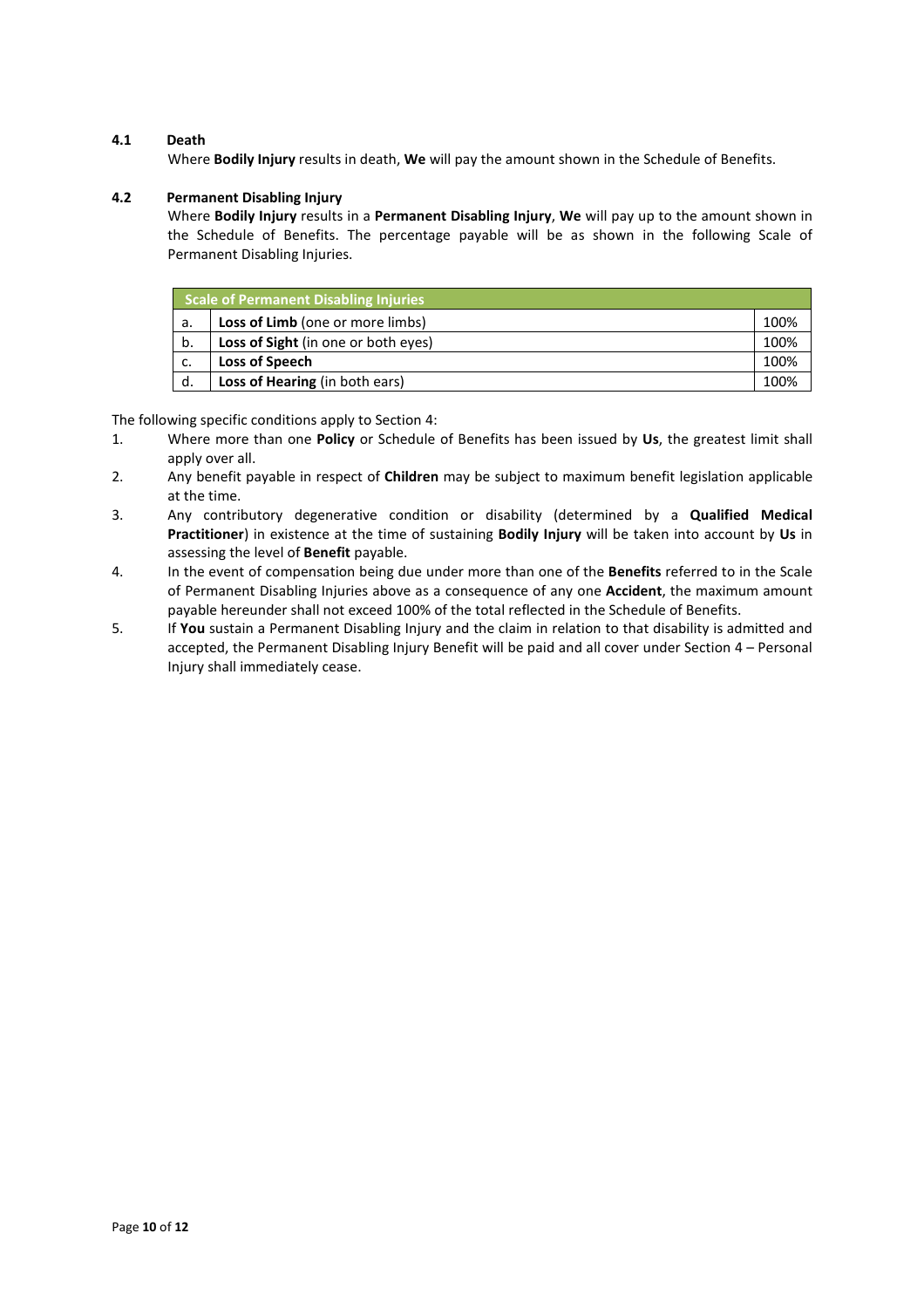#### **Statutory Notice to Short-Term Insurance Policy Holders Important – Please Read Carefully Disclosure and Other Legal Requirements (This Notice Does Not Form Part of the Insurance Contract or Any Other Document)**

As a short-term Insurance policyholder or prospective policyholder, you have the right to the following information:

- **1. The Intermediary (insurance broker or representative) dealing with you must at the earliest reasonable opportunity disclose the following information regarding itself:** 
	- 1.1. name, physical address, postal address and telephone number;
	- 1.2. legal status and any interest in the insurer;
	- 1.3. whether or not it is in possession of professional indemnity insurance;
	- 1.4. details of how you are to institute a claim;
	- 1.5. the amount, in Rands of fees and commission payable;
	- 1.6. the written mandate to act on behalf of the insurer.
- **2. The Intermediary (insurance broker or representative) dealing with you must at the earliest reasonable opportunity disclose the following information regarding your insurer:** 
	- 2.1. it's name, physical address, postal address and telephone number;
	- 2.2. the telephone number of the insurers' compliance department;
	- 2.3. details of how you are to institute a claim or to lodge a complaint;
	- 2.4. the type of policy involved;
	- 2.5. the extent of premium obligations you assume as the policyholder;
	- 2.6. the manner in which you are to pay your premiums, the date on which premiums must be paid and the consequences of your failure to pay the premium.

#### **3. Other matters of importance:**

- 3.1. You must be informed of any material changes to the information referred to in paragraph 1 and 2 above.
- 3.2. If the information in paragraphs 1 and 2, above, was given orally it must be reduced to writing within 30 days.
- 3.3. If any complaint to the intermediary or insurer is not resolved to your satisfaction, you may submit the complaint to the Registrar of Short-term Insurance.
- 3.4. Submission to a Polygraph test, lie detector test or truth verification test may not be imposed on you as a condition of the policy in the event of claim.
- 3.5. If your premium is paid by debit order, then 3.5.1.it may only be in favor of one person and may not be transferred without your approval; and 3.5.2.the insurer must inform you, at least 30 days before the cancellation thereof, in writing, of it's intention to do so
- 3.6. The insurer and not the intermediary must give reasons for declining to indemnify you under the policy.
- 3.7. Your insurer may not cancel your insurance merely by informing your intermediary (broker). The insurer must make sure that the notice is sent to you.
- 3.8. You are entitled to a free copy of your policy, including the schedules and any endorsement thereto.

#### **4. WARNING**

- 4.1. Do not sign any blank or partially completed application form
- 4.2. Complete all forms in ink
- 4.3. Keep all documents handed to you
- 4.4. Make note as to what is said to you
- 4.5. Do not be pressurised into buying the policy
- 4.6. Incorrect or non-disclosure by you of relevant facts may influence an insurer on any claims arising from your contract of insurance

#### **5. Our details are:**

- 5.1. ACE Insurance Limited South Africa (Reg. No.1973/008933/06) ACE Johannesburg
- 5.2. **Physical Address:** Ground Floor The Bridle Hunts End Office Park 38 Wierda Road West Wierda Valley Sandton 2196
- 5.3. **Postal Address:** PO Box 2960 Randburg 2125
- 5.4. **Telephone No.:** 0860 109 006
- 5.5. **Fax No.:** 011 993 6618

**6. The details of our Compliance Officer to which all complaints must be addressed:** 

- 6.1. **The Compliance Officer:** PO Box 1192 Saxonwold 2032
- 6.2. **Telephone number:** 0860 223 266
- **7. Particulars of the Short-term Insurance Ombudsman** 
	- 7.1. **Telephone:** 011 726 8900 or fax 011 726 5501 or
	- 7.2. **Postal Address:** PO Box 30619 Braamfontein 2017.
- **8. Particulars of the Registrar of Short-term Insurance** 
	- 8.1. Telephone: 012 428 8000 or fax 012 347 0221
		- 8.2. Financial Services Board
		- 8.3. PO Box 35655, Menlo Park 0102
- **9. Particulars of the Intermediary** 
	- 9.1. Comair Limited (Reg. No. 1967/006783/06)